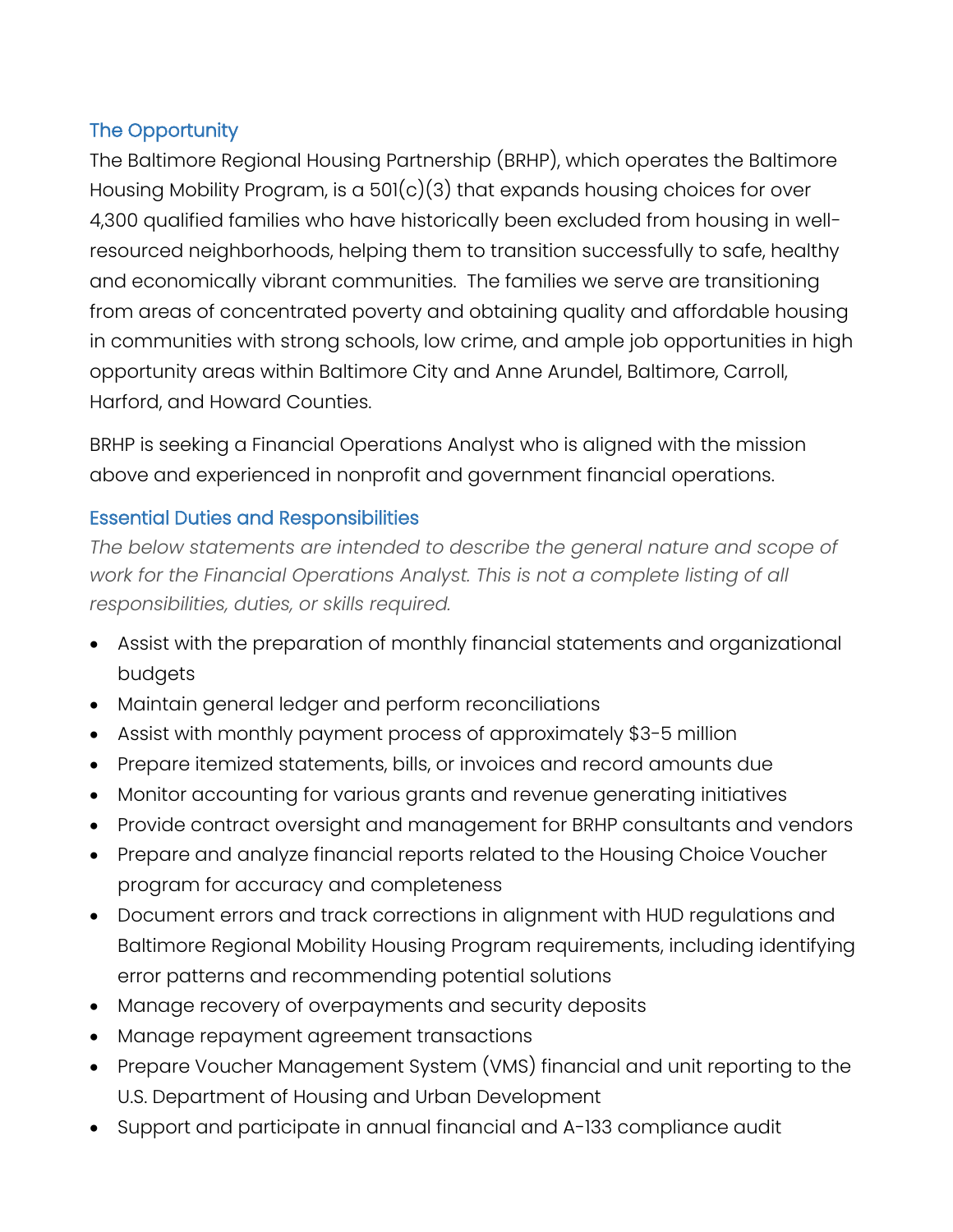- Support ad-hoc financial analysis and recommend potential solutions to Financial Operations Director and Executive Director on items such as future financial forecasts for organization, retirement plan investments, vendor proposals, and real estate development deals
- Comply with federal state and local requirements and advise management on needed actions
- Provide staff support to the Finance Operations Director and Executive Director on special projects

# Required Qualifications

- Bachelor's degree in accounting or comparable degree
- Advanced knowledge of financial management and internal controls
- Minimum of three years' experience in financial operations of a nonprofit, or government organization that receives federal funds
- Ability to analyze programs, policies, and financial needs and prepare clear and concise administrative and financial reports
- Adept with QuickBooks, Microsoft Excel, and SharePoint
- Willingness and desire to work within a small team and take on additional tasks as needed

# Preferred Qualifications

- Successful completion of Certified Public Accountancy Exam
- Familiarity with the U.S. Department of Housing and Urban Development's Voucher Management System (VMS)
- Familiarity with Yardi database

### General Requirements

- Honesty and integrity
- Professional behavior and respect for colleagues, clients and external partners
- Collaborative, supportive approach to work, open-minded to learning new processes
- Track record of reliable attendance and punctuality
- Strong work ethic
- Ability to work in a fast-paced environment and to handle and prioritize multiple projects, deadlines, and excellent time management